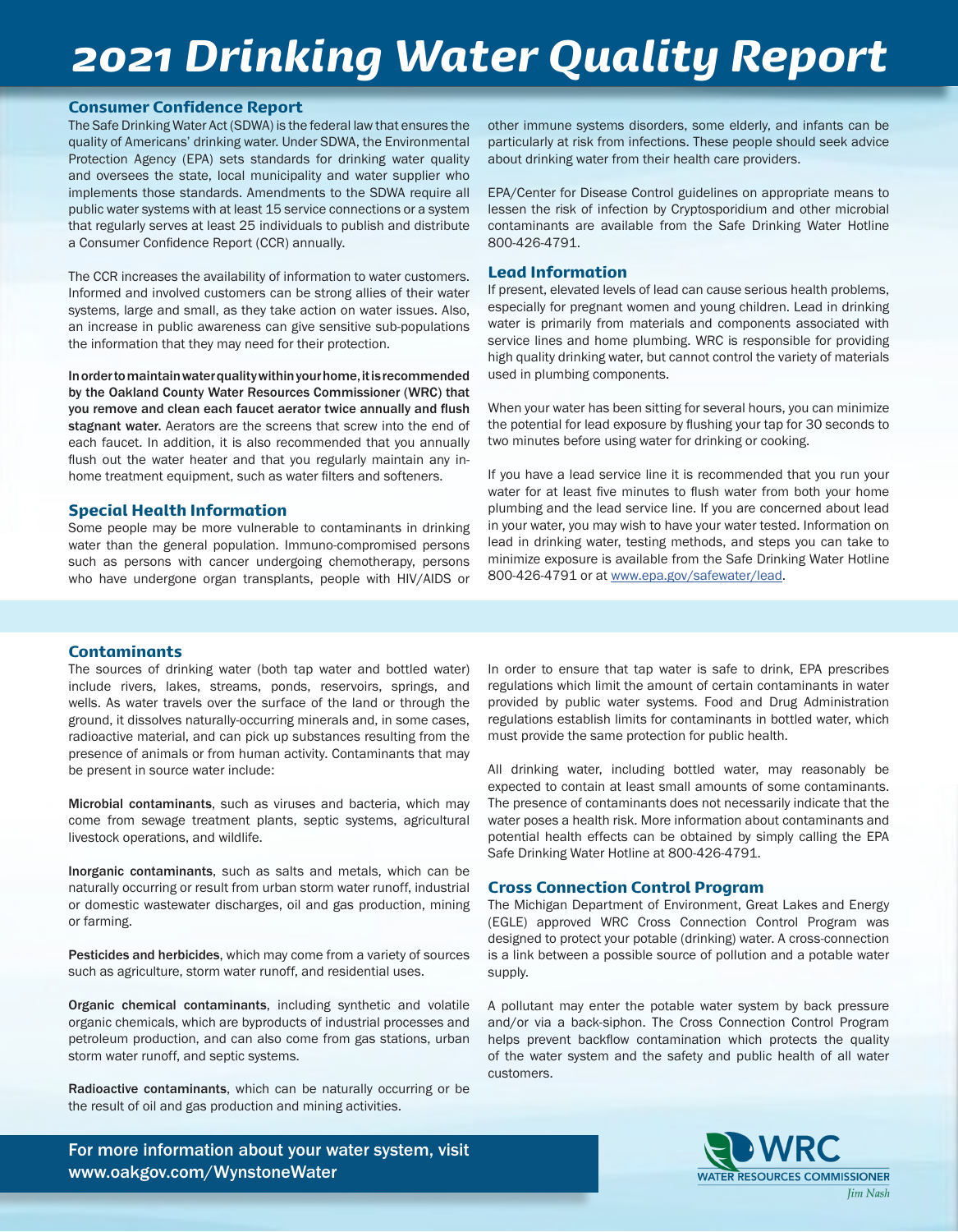## *Wynstone - Oakland Township*



#### 2021 Consumer Confidence Report

This report is designed to inform you about the water quality and services we deliver to you every day. Our constant goal is to provide you with a safe and dependable supply of drinking water. We want you to understand the efforts we make to continually improve the water treatment process and to protect our water resources. We are committed to ensuring the quality of your water. The Oakland County Water Resources Commissioner (WRC) is pleased to present the Annual Drinking Water Quality Report (CCR) for the year 2021.

The water source is groundwater found in glacial materials. Three wells (12-inch) provide the pumping capacity for this water system (Water System Serial Number [WSSN] 7217). At this time, the Department of Environment, Great Lakes, and Energy (EGLE) has determined the susceptibility for this water system as "moderate."

We are pleased to report that your drinking water is safe and meets Federal and State requirements. If you have questions about this report, or your water utility, please contact your WRC representative, Kathryn DiCea, at wrcwater@oakgov.com or 248-452-9158. We want our valued customers to be informed about their water utility.

#### System Design and Improvements

We work continually to provide high quality water to every tap. In order to maintain a safe and dependable water supply, we may need to make improvements that will benefit all of our customers. These improvements are sometimes reflected as rate structure adjustments. We ask that all our customers help us conserve and protect our water resources, which impact our present lifestyle and our children's future. Please email wrcwater@oakgov.com, call 248-452-9158, or visit our website at www.oakgov.com/water if you have questions.

#### Outdoor Water Use

Outdoor water use, primarily sprinkling of lawns, greatly affects water pressure and sizing of water system infrastructure when sprinkling is scheduled during peak demand times. We recommend customers schedule automatic irrigation equipment to water lawns outside of the 5 to 9 a.m. and 5 to 9 p.m. high demand times. Michigan State University recommends light, frequent irrigation applied in the early afternoon www.canr.msu.edu/resources/ irrigation-practices-to-preserve-water-quality. Water your lawns or set your automatic sprinklers to operate outside of the morning and evening high demand periods to improve your water pressure and decrease costs required for water system expansion.

#### Your Water Quality

The Wynstone Well Water Supply System is routinely monitored, in accordance with the Safe Drinking Water Act (SDWA), for contaminants in your drinking water. The following tables show the results of our monitoring for the period of January 1 to December 31, 2021. In addition, other test results are shown for the year they were required, since annual testing is not required for some contaminants. The most recent test date for the detected contaminant is listed in the table.

#### Per- and polyfluoroalkyl substances (PFAS) were analyzed for in 2021 and were not detected.

Iron is removed from the water prior to entering the distribution system. Chlorine is added to the water as part of the treatment process and as required by EGLE.

Unregulated contaminants are those for which the Environmental Protection Agency (EPA) has not established drinking water standards. The purpose of unregulated contaminant monitoring is to assist EPA in determining the occurrence of unregulated contaminants in drinking water and whether future regulation is warranted.

The Maximum Contaminant Level (MCL) is the highest level of a contaminant that is allowed in drinking water and is set at a very stringent level. To understand the possible health effects described for many regulated constituents, a person would have to drink two liters of water every day at the MCL level for a lifetime to have a one-in-a-million chance of having the described health effect.

As you can see by the tables, the system had no violations. We are proud that your drinking water meets or exceeds all Federal and State requirements. The EPA has determined that your water is safe at the levels detected.

#### Water Quality FAQs

#### Why is my water cloudy?

White/milky cloudiness is typically little air bubbles. To confirm, fill a clear glass with water and set it on your counter. After a short amount of time, it should start to clear from the bottom up.

#### Why does my water smell like chlorine?

Chlorine is a disinfectant that is added to the drinking water. The EPA has determined that levels of chlorine up to four parts per million in drinking water is safe for consumption.

#### Why does my water smell like rotten eggs?

Stagnant water may start to smell like sulfur or rotten eggs. Let the water run for a few minutes and the smell should clear. If the odor is only in the hot water, try flushing out your hot water tank. We recommend this be done at least annually.

#### Have more questions?

Please email wrcwater@oakgov.com or call 248-452-9158.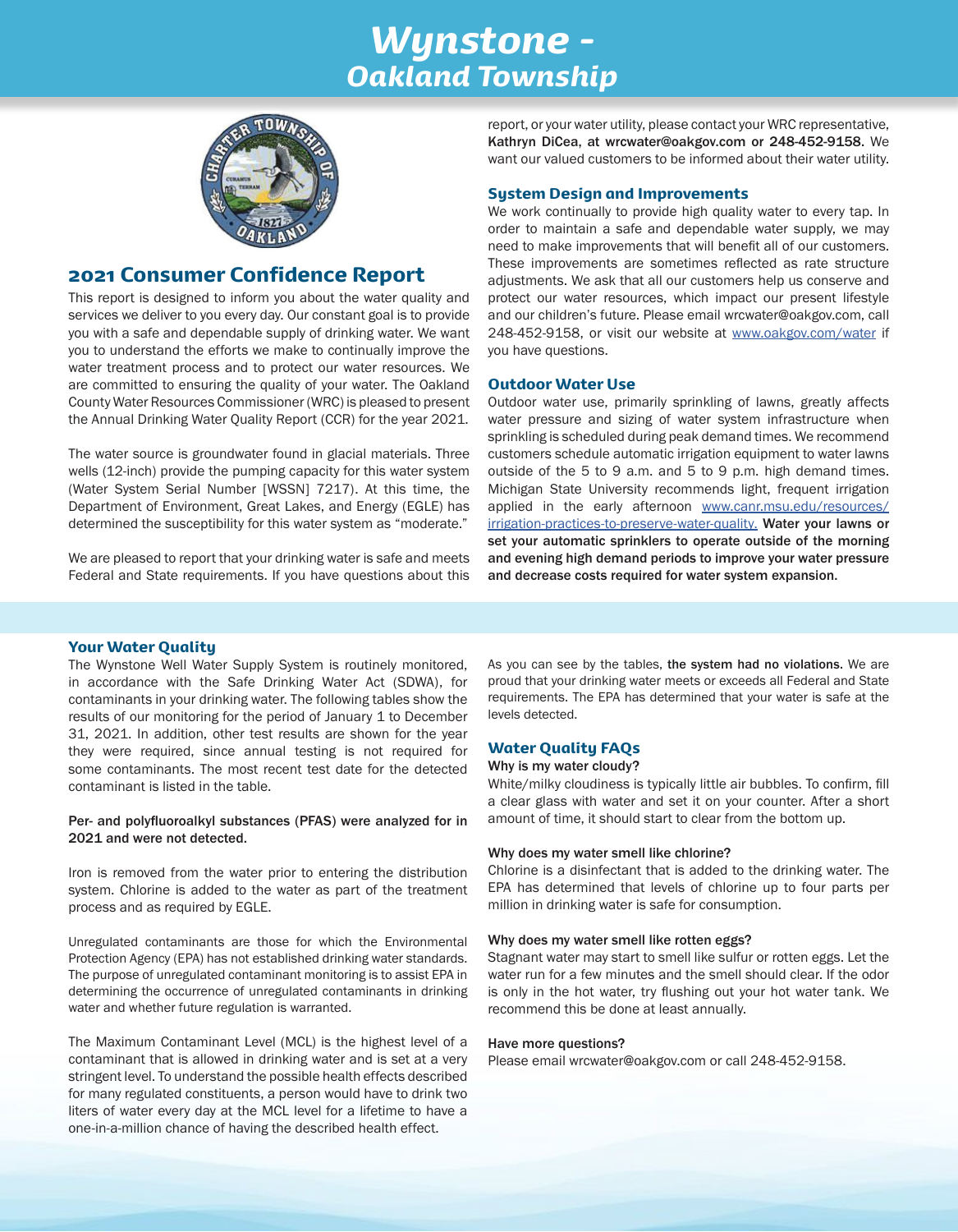## Regulated Contaminants Table

| Contaminant                                                                        | Test<br>Year | Health<br>Goal<br><b>MCLG</b> | <b>Allowed</b><br>Level<br><b>MCL</b> | <b>Highest</b><br><b>Detected</b><br>Level | Range<br>of<br><b>Detection</b> | <b>Units</b> | <b>Major Sources in Drinking Water</b>                                                                                              | Violation      |  |
|------------------------------------------------------------------------------------|--------------|-------------------------------|---------------------------------------|--------------------------------------------|---------------------------------|--------------|-------------------------------------------------------------------------------------------------------------------------------------|----------------|--|
| <b>Inorganic and Volatile Organic Chemicals</b>                                    |              |                               |                                       |                                            |                                 |              |                                                                                                                                     |                |  |
| Fluoride                                                                           | 2021         | $\overline{4}$                | 4                                     | 0.48                                       | <b>NA</b>                       | ppm          | Erosion of natural deposits; water<br>additive which promotes strong<br>teeth; discharge from fertilizer<br>and aluminum factories. | N <sub>o</sub> |  |
| <b>Radiological Contaminants</b>                                                   |              |                               |                                       |                                            |                                 |              |                                                                                                                                     |                |  |
| <b>Combined Radium</b>                                                             | 2017         | $\Omega$                      | 5                                     | 0.73                                       | <b>NA</b>                       | pCi/L        | Erosion of natural deposits.                                                                                                        | No.            |  |
| Disinfectant Residuals and Disinfectant By-Products - Monitoring at Customers' Tap |              |                               |                                       |                                            |                                 |              |                                                                                                                                     |                |  |
| <b>Haloacetic Acids</b><br>(HAA5)                                                  | 2021         | <b>NA</b>                     | 60                                    | 8.3                                        | <b>NA</b>                       | ppb          | By-product of drinking water<br>disinfection.                                                                                       | <b>No</b>      |  |
| <b>Total Trihalomethanes</b><br>(TTHM)                                             | 2021         | <b>NA</b>                     | 80                                    | 13                                         | <b>NA</b>                       | ppb          | By-product of drinking water<br>clorination.                                                                                        | N <sub>o</sub> |  |
| Disinfectant (chlorine)                                                            | 2021         | <b>MRDLG</b><br>4             | <b>MRDL</b><br>4                      | <b>RAA</b><br>0.50                         | $0.11 -$<br>0.97                | ppm          | Water additive to control<br>microbes.                                                                                              | No             |  |

## Regulated Contaminants Table Continued

| <b>Copper and Lead Monitoring at Customers' Tap</b> |              |                                      |                               |                                                 |                              |              |                                                                                                                            |                                                          |  |
|-----------------------------------------------------|--------------|--------------------------------------|-------------------------------|-------------------------------------------------|------------------------------|--------------|----------------------------------------------------------------------------------------------------------------------------|----------------------------------------------------------|--|
| Contaminant                                         | Test<br>Year | <b>Health</b><br>Goal<br><b>MCLG</b> | <b>Action</b><br>Level<br>AL. | 90 <sup>th</sup><br><b>Percentile</b><br>Value* | Range of<br><b>Detection</b> | <b>Units</b> | <b>Major Sources in Drinking Water</b>                                                                                     | <b>Number</b><br>of<br><b>Samples</b><br><b>Above AL</b> |  |
| Copper                                              | 2019         | 1.3                                  | 1.3                           | 0.1                                             | $0 - 0.1$                    | ppm          | Corrosion of houshold plumbing<br>systems; Erosion of natural<br>deposits.                                                 | $\Omega$                                                 |  |
| Lead                                                | 2019         | $\Omega$                             | 15                            | $\Omega$                                        | $0 - 2$                      | ppb          | Lead service lines, corrosion of<br>household plumbing including<br>fittings and fixtures, erosion of<br>natural deposits. | $\Omega$                                                 |  |

\*The 90th percentile value means 90 percent of the homes tested have copper and lead levels below the given 90th percentile value. If the 90th percentile value is above the AL, additional requirements must be met.

The State allows us to monitor for certain contaminants less than once per year because the concentrations of these contaminants are not expected to vary significantly from year to year. All of the data is representative of the water quality, but some are more than one year old.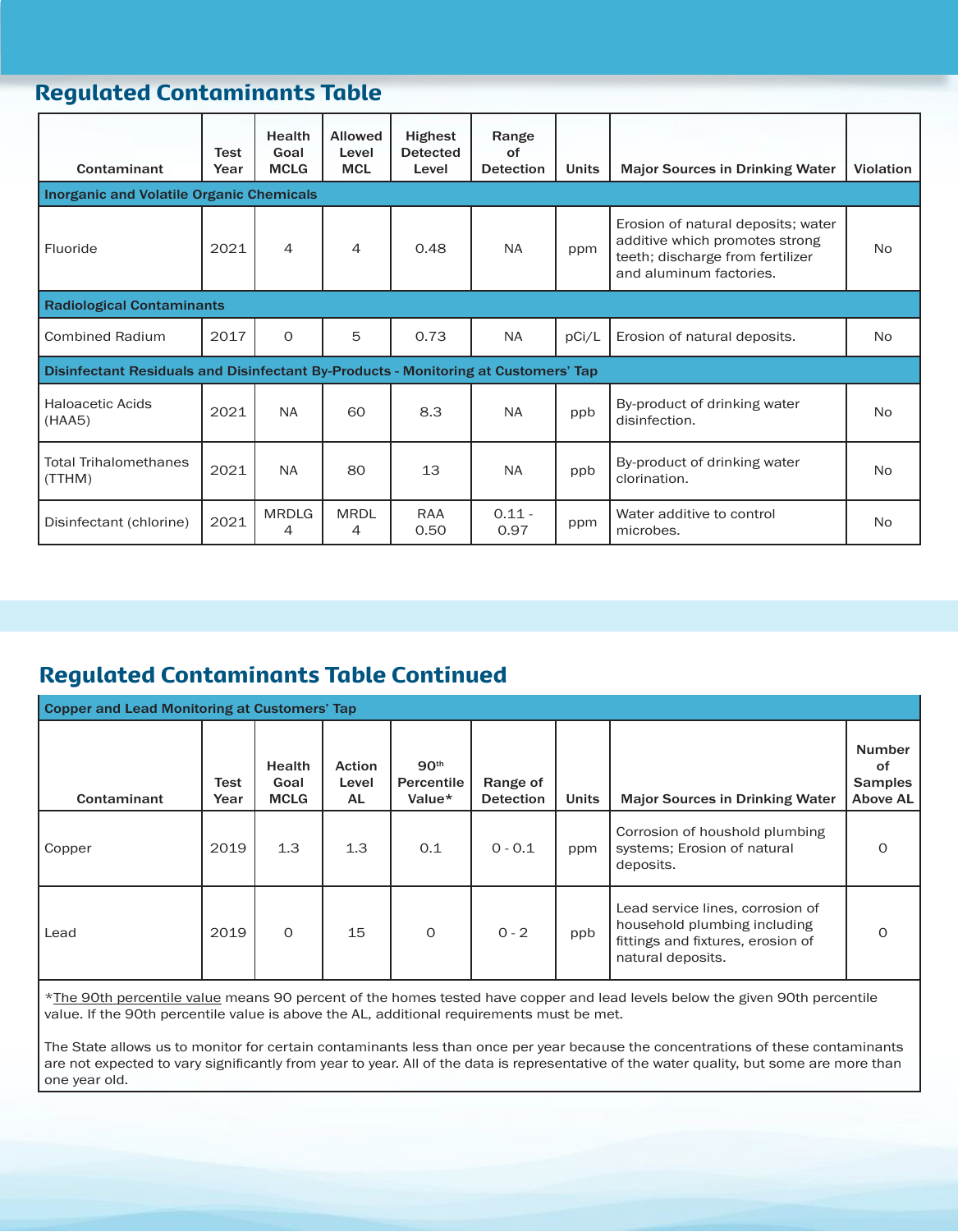## Unregulated Contaminants Table

| Contaminant                              | Test<br>Year | <b>MCLG</b> | <b>MCL</b> | Average<br>Level | Range of<br><b>Detection</b> | <b>Units</b> | <b>Major Sources in Drinking Water</b>          |
|------------------------------------------|--------------|-------------|------------|------------------|------------------------------|--------------|-------------------------------------------------|
| Calcium                                  | 2021         | <b>NA</b>   | <b>NA</b>  | 80               | NA                           | ppm          | Naturally occuring due to geological processes. |
| Chloride                                 | 2021         | <b>NA</b>   | <b>NA</b>  | 14               | NA                           | ppm          |                                                 |
| Hardness                                 | 2021         | <b>NA</b>   | <b>NA</b>  | 311              | <b>NA</b>                    | ppm          |                                                 |
| Iron                                     | 2021         | <b>NA</b>   | <b>NA</b>  | $0.1*$           | $0 - 1.3$                    | ppm          |                                                 |
| Magnesium                                | 2021         | <b>NA</b>   | <b>NA</b>  | 27               | <b>NA</b>                    | ppm          |                                                 |
| Sodium                                   | 2021         | <b>NA</b>   | <b>NA</b>  | 14               | NA                           | ppm          |                                                 |
| Sulfate                                  | 2021         | <b>NA</b>   | <b>NA</b>  | 17               | <b>NA</b>                    | ppm          |                                                 |
| *Iron results are from a field test kit. |              |             |            |                  |                              |              |                                                 |

#### NOTICE TO NON-RESIDENTIAL CUSTOMERS

Federal Regulations require that as the billing customer, it is your responsibility to ensure that all water consumers at your facility (whether business, educational institute, apartments, etc.) have access to the report. Please post this CCR in a visible area. Copies are available for your distribution by contacting the WRC office at wrcwater@oakgov.com or 248-452-9158.

## Important Definitions

Action Level (AL) - The concentration of a contaminant which, when exceeded, triggers treatment or other requirements which a water system must follow.

Haloacetic Acids (HAA5) - HAA5 is the total of bromoacetic, chloroacetic, dibromoacetic, dichloroacetic, and trichloroacetic acids. Compliance is based on the total.

Maximum Contaminant Level (MCL) - The highest level of a contaminant that is allowed in drinking water. MCLs are set as close to the MCLGs as feasible using the best available treatment technology.

Maximum Contaminant Level Goal (MCLG) - The level of contaminant in drinking water below which there is no known or expected risk to health. MCLGs allow for a margin of safety.

Maximum Residual Disinfectant Level (MRDL) - The highest level of a disinfectant allowed in drinking water. There is convincing evidence that addition of a disinfectant is necessary for control of microbial contaminants.

Maximum Residual Disinfectant Level Goal (MRDLG) - The level of a drinking water disinfectant below which there is no known or expected risk to health. MRDLGs do not reflect the benefits of the use of disinfectants to control microbial contaminants.

#### Not Applicable (NA)

Parts Per Billion (ppb) - The ppb is equivalent to microgram per liter. A microgram = 1/1000 milligram. A ppb is equivalent to one penny in \$10,000,000.

Parts Per Million (ppm) - The ppm is equivalent to milligram per liter. A milligram = 1/1000 gram. A ppm is equivalent to one penny in \$10,000.

pCi/L - picocuries per liter (a measure of radioactivity)

Running Annual Average (RAA) - The average of analytical results for all samples during the previous four quarters.

Total Trihalomethanes (TTHM) - The sum of chloroform, bromodichloromethane, dibromochloromethane and bromoform. Compliance is based on the total.